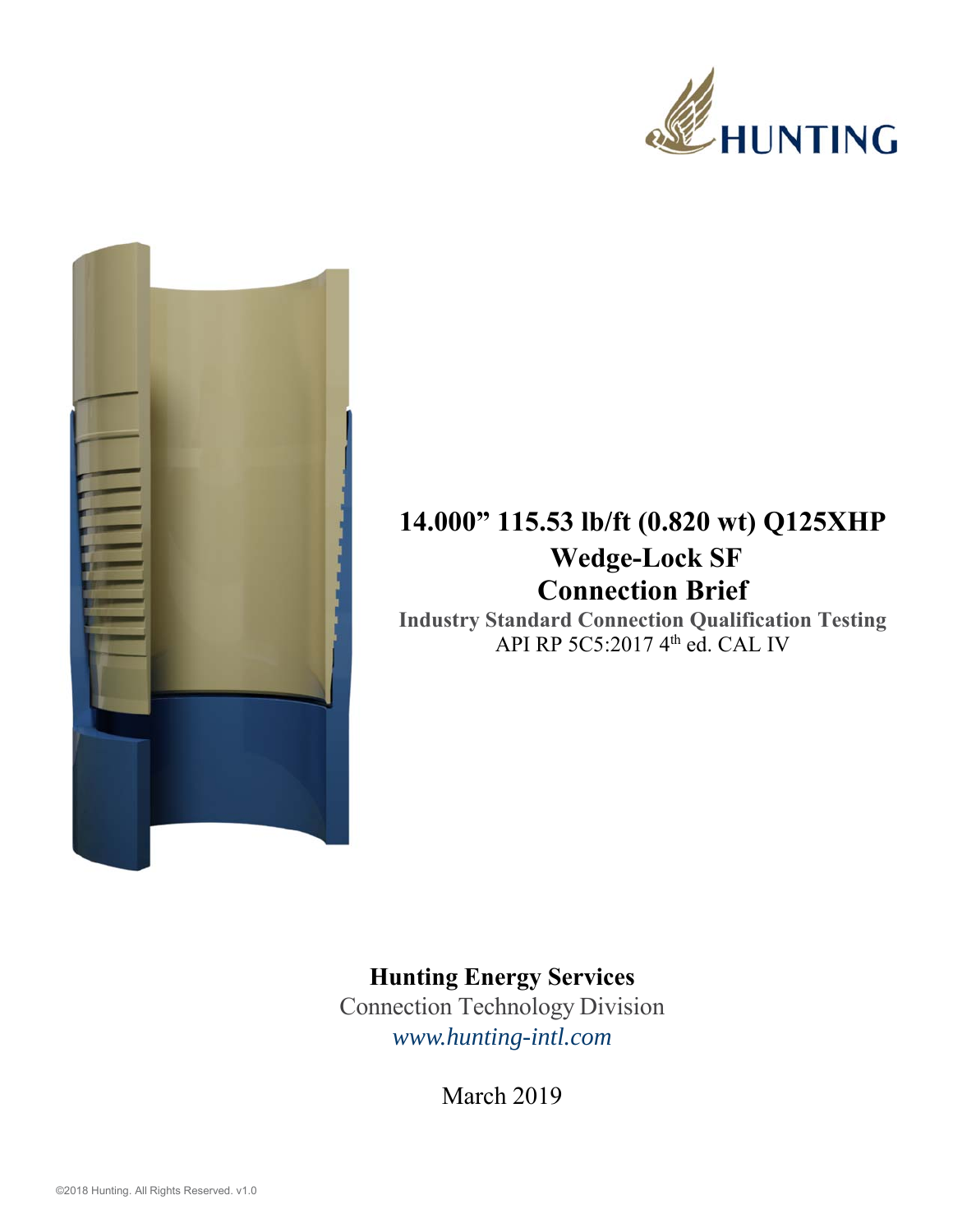

An operator has requested qualification testing for the 14.000 115.53 (0.820 wall) Wedge‐Lock SF connection.

The product was qualified using combined load testing under ambient temperatures, which includes tension, compression, internal pressure, external pressure and applied bending. Combined loads varied from 2,987 kips tension to 3,214 kips of compression with over 12,700 psi of internal pressure and 11,580 psi of external pressure for the various defined API load points. Bending of 10°/100ft was also tested in conjunction with the combined loads.

| Specimen #  | <b>MBG</b>               | <b>FMU</b> | <b>Bake</b> | $TS-B$ | $TS-C$ | TS-A<br>90% | TS-A<br>95%        | LL |
|-------------|--------------------------|------------|-------------|--------|--------|-------------|--------------------|----|
| SP1 (XH-XL) | Χ                        | Χ          | X           | X      | Χ      | X           | Χ                  | X  |
| SP2 (XH-XL) | $\overline{\phantom{a}}$ | Χ          | X           | Χ      | Χ      | Χ           | $\pmb{\mathsf{X}}$ | X  |
| $SP3 (L-H)$ | $\overline{\phantom{a}}$ | Χ          | Χ           | Χ      | Χ      | X           | Χ                  | Χ  |
| $SP4 (L-L)$ | X                        | X          | Χ           | Χ      | Χ      | X           | X                  | X  |
| SP5 (H-H)   | Χ                        | Χ          |             |        |        |             |                    | X  |

All required specimen geometries successfully passed the CAL IV protocol.

## **Physical Testing Summary**

Limit Load Testing of the Specimens was conducted after the required CAL IV combined load testing sequence. Failure loads included over 4,027 kips of pure tension, 1,554 kips of tension with over 18,600 psi of internal pressure, 1,650 kips of compression with over 16,600 psi of external pressure, 2,098 kips of tension with over 15,900 psi of internal pressure, and 4,000 kips of compression with over 11,700 psi if internal pressure. All limit load testing was well beyond the 100% VME failure criteria defined for the connection.

The deviations from the API RP 5C5 protocol were limited during the Cal IV qualification testing. The deviations included:

- The Specimens underwent three MBGs, instead of two MBGs as specified in API RP 5C5 CAL IV: 2017
- Series B bending was limited to 10° per 100 ft.
- Post MBG specimen gauging not to be required.
- Chamber seals leaked on SP1 and SP3.
- The initial end-cap design which utilized elastomeric seals was unable to adequately hold internal pressure due to material breakdown at higher temperatures. Hunting opted to redesign end‐caps which incorporated a metal seal. The newly designed premium end-cap also had issues, primarily being too much thread interference, which lead to galling.
- Due to galling on SP2R1 and SP4 outboard pins, one side of both samples had to be re‐threaded; after that, each of the samples fell below the minimum unsupported length.
- ©2018 Hunting. All Rights Reserved. v1.0 • SP2 was overloaded in internal pressure due to mechanical/software issues; the sample approached 20,000 psi with no leakage detected. Hunting elected to terminate testing on this sample.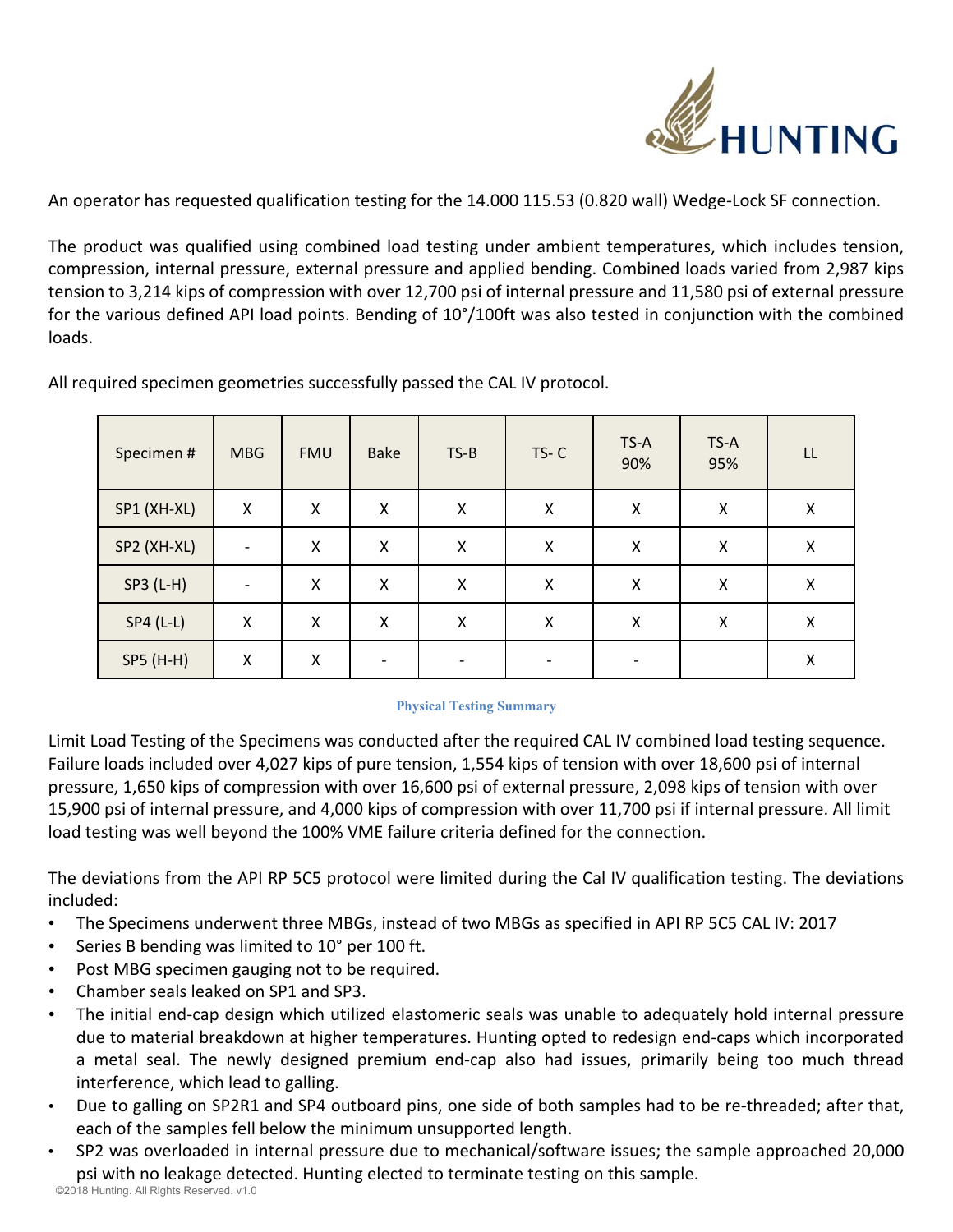

|                                   | <b>WEDGE-LOCK SF</b>                                       |                        |                                                                              |                |  |  |  |  |  |
|-----------------------------------|------------------------------------------------------------|------------------------|------------------------------------------------------------------------------|----------------|--|--|--|--|--|
|                                   | 14.000" 115.53 LB/FT (.820" Wall)<br>USS Q125 XHP          |                        |                                                                              |                |  |  |  |  |  |
|                                   |                                                            |                        |                                                                              |                |  |  |  |  |  |
|                                   | <b>Pipe Body Data</b>                                      |                        |                                                                              |                |  |  |  |  |  |
|                                   | <b>Nominal OD:</b>                                         | 14.000                 | in                                                                           |                |  |  |  |  |  |
|                                   | <b>Nominal Wall:</b>                                       | .820                   | in                                                                           |                |  |  |  |  |  |
|                                   | <b>Nominal Weight:</b>                                     | 115.53                 | lb/ft                                                                        |                |  |  |  |  |  |
|                                   | Plain End Weight:                                          | 115.53                 | lb/ft                                                                        |                |  |  |  |  |  |
|                                   | <b>Material Grade:</b>                                     | <b>USS Q125</b><br>XHP |                                                                              |                |  |  |  |  |  |
|                                   | Mill/Specification:                                        | <b>USS</b>             |                                                                              |                |  |  |  |  |  |
|                                   | Yield Strength:                                            | 135,000                | psi                                                                          |                |  |  |  |  |  |
|                                   | <b>Tensile Strength:</b>                                   | 150,000                | psi                                                                          |                |  |  |  |  |  |
|                                   | Nominal ID:                                                | 12.360                 | in                                                                           |                |  |  |  |  |  |
|                                   | <b>API Drift Diameter:</b>                                 | 12.172                 | in                                                                           |                |  |  |  |  |  |
|                                   | <b>Special Drift Diameter:</b>                             | 12.250                 | in                                                                           |                |  |  |  |  |  |
|                                   | RBW:                                                       | 90.0%                  |                                                                              |                |  |  |  |  |  |
|                                   | <b>Body Yield:</b>                                         | 4,584,000              | lbf                                                                          |                |  |  |  |  |  |
|                                   | Burst:<br><b>Collapse:</b>                                 | 14,230<br>11,580       | psi<br>psi                                                                   |                |  |  |  |  |  |
|                                   |                                                            |                        |                                                                              |                |  |  |  |  |  |
|                                   | <b>Connection Data</b>                                     |                        |                                                                              |                |  |  |  |  |  |
|                                   | <b>Standard OD:</b>                                        | 14.280                 | in                                                                           |                |  |  |  |  |  |
|                                   | Pin Bored ID:                                              | 12.365                 | in                                                                           |                |  |  |  |  |  |
|                                   | in <sup>2</sup><br><b>Critical Section Area:</b><br>24.585 |                        |                                                                              |                |  |  |  |  |  |
|                                   | <b>Tensile Efficiency:</b>                                 | 72.4%                  |                                                                              |                |  |  |  |  |  |
|                                   | <b>Compressive Efficiency:</b>                             | 77.9%                  |                                                                              |                |  |  |  |  |  |
|                                   | Longitudinal Yield Strength: 3,319,000                     |                        | lbf                                                                          |                |  |  |  |  |  |
|                                   | <b>Compressive Limit:</b>                                  | 3,569,000              | lbf                                                                          |                |  |  |  |  |  |
|                                   | <b>Internal Pressure Rating:</b>                           | 14,230                 | psi                                                                          |                |  |  |  |  |  |
|                                   | <b>External Pressure Rating:</b>                           | 11,580                 | osi                                                                          |                |  |  |  |  |  |
|                                   | Maximum Bend:                                              | 32                     | $^{\circ}/100$                                                               |                |  |  |  |  |  |
|                                   | <b>Operational Data</b>                                    |                        |                                                                              |                |  |  |  |  |  |
|                                   | Minimum Makeup Torque: 63,600                              |                        | ft*lbf                                                                       |                |  |  |  |  |  |
|                                   | Optimum Makeup Torque: 78,700                              |                        | ft*lbf                                                                       |                |  |  |  |  |  |
|                                   | Maximum Makeup Torque: 124,300                             |                        | ft*lbf                                                                       |                |  |  |  |  |  |
|                                   | Minimum Yield:                                             | 185,000                | ft*lbf                                                                       |                |  |  |  |  |  |
|                                   | <b>Makeup Loss:</b>                                        | 8.60                   | in                                                                           |                |  |  |  |  |  |
|                                   | <b>Notes</b>                                               |                        |                                                                              |                |  |  |  |  |  |
|                                   |                                                            |                        |                                                                              |                |  |  |  |  |  |
|                                   |                                                            |                        |                                                                              |                |  |  |  |  |  |
| Generated on 3/5/2019 11:19:12 AM |                                                            |                        | Please visit http://www.huntingplc.com for the latest technical information. | <b>HUNTING</b> |  |  |  |  |  |

**14.000 115.53 lb/ft Q125 XHP WLSF Datasheet**